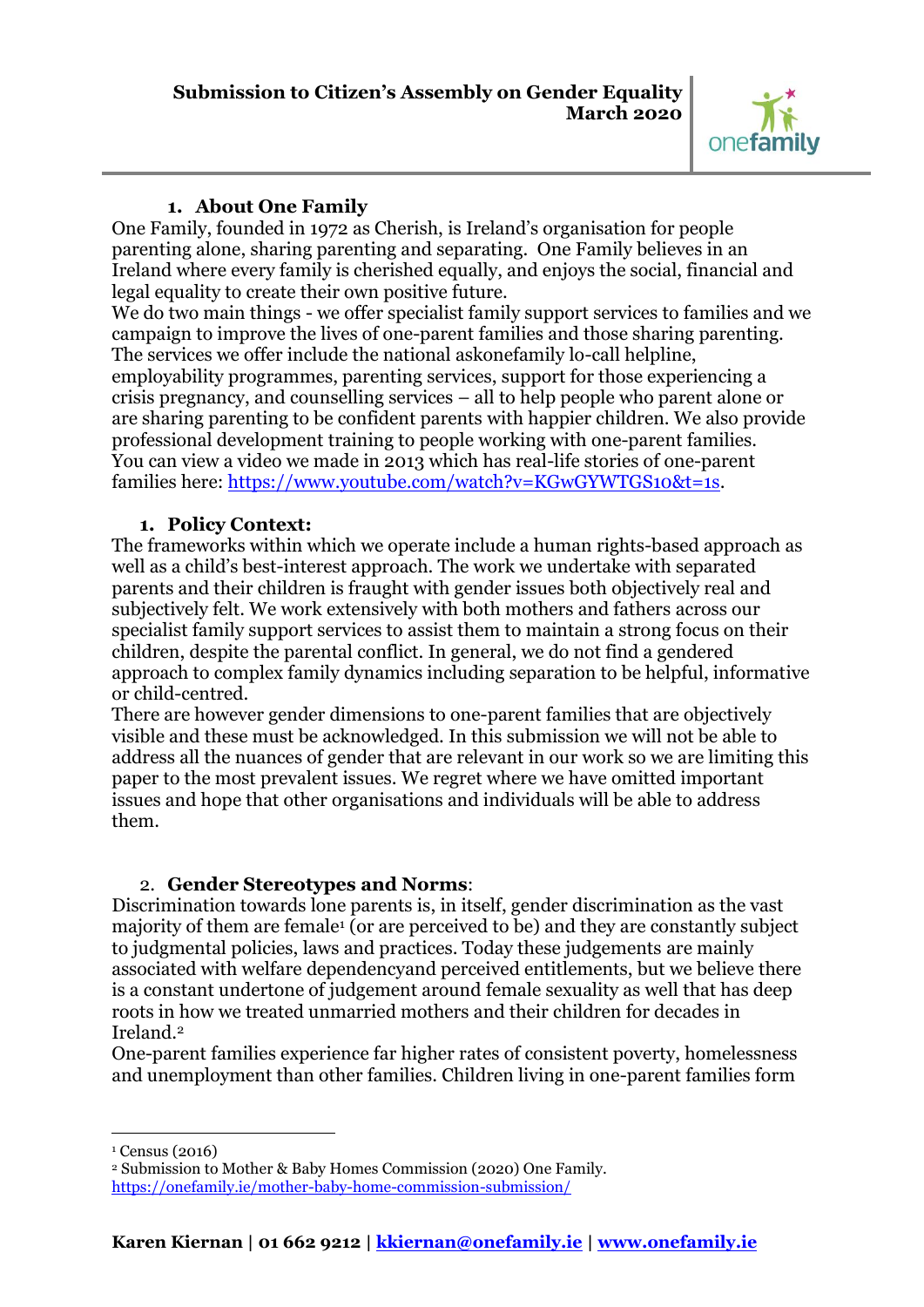

the majority of children in Ireland living in poverty3. This is ongoing, widely evidenced and at this stage indefensible.

Gender and care are complex and must be looked at in conjunction with family type and a child-centred approach to avoid a reductive view. The cultural norms and expectations around parenting become very explicit in separated families and, in particular, when people enter adversarial court proceedings. This can be when parenting behaviours that may be invisible in an intact family then become visible and problematic.

Lone fathers may be completely invisible in relation to care giving and whilst more men are staying very actively involved with their children following separation, we believe that negative attitudes towards Dads who are sharing parenting arealso gender discrimination.

Fathering is not, to date, well supported in Ireland either practically, culturally or in workplaces. This lack of support is coupled in some instances with reluctance by some separated fathers to parent or by some separated mothers to enable them to do so. We believe that as more policies are put in place to support fathers, then practical supports should also be made available to increase confidence and skills if required. A financial support in the form of a tax credit that was in place to support separated fathers and mothers was removed with no consideration of the additional costs of sharing parenting and providing two appropriate homes for children.<sup>4</sup> The credit is now only available to one parent after separation, often the mother as it is linked to Child Benefit, leading to further conflict between mothers and fathers. Despite years of campaigning on this by many individual and organisations this has not been restored and there is a lack of institutional knowledge and support for shared parenting in Ireland, particularly when compared to our European neighbours by a number of government departments.

# 3. **Gender & Family Law Courts:**

What happens post-separation in court-ordered parenting decisions is complex and varied, relying mainly on anecdotal evidence. However, it can be observed that there are several cultural behaviours that may privilege stereotypical gender roles and ignore the best interests of children.

It is widely reported that for those sharing parenting, the starting points for negotiations may not begin with both parents being equally responsible for children. What may emerge ultimately from court cases is that the mother primarily has day to day care with a lesser contact time for the father. This is not always the best solution for every family and more resources need to be available in and out of courts to assist families and judges to make individual decisions that suit all family members. It is also widely reported that courts can have a strong pro-contact presumption even in families where there has been domestic abuse and One Family has been aware of inappropriate court-ordered contact for children with a violent or neglectful parent. Again, additional resources can assist courts in making decisions that are safe for

<u>.</u> <sup>3</sup>CSO SILC (2018)

<sup>4</sup> One Family Pre Budget Submissions 2014-201[9 https://onefamily.ie/media-policy/policy](https://onefamily.ie/media-policy/policy-submissions/)[submissions/](https://onefamily.ie/media-policy/policy-submissions/)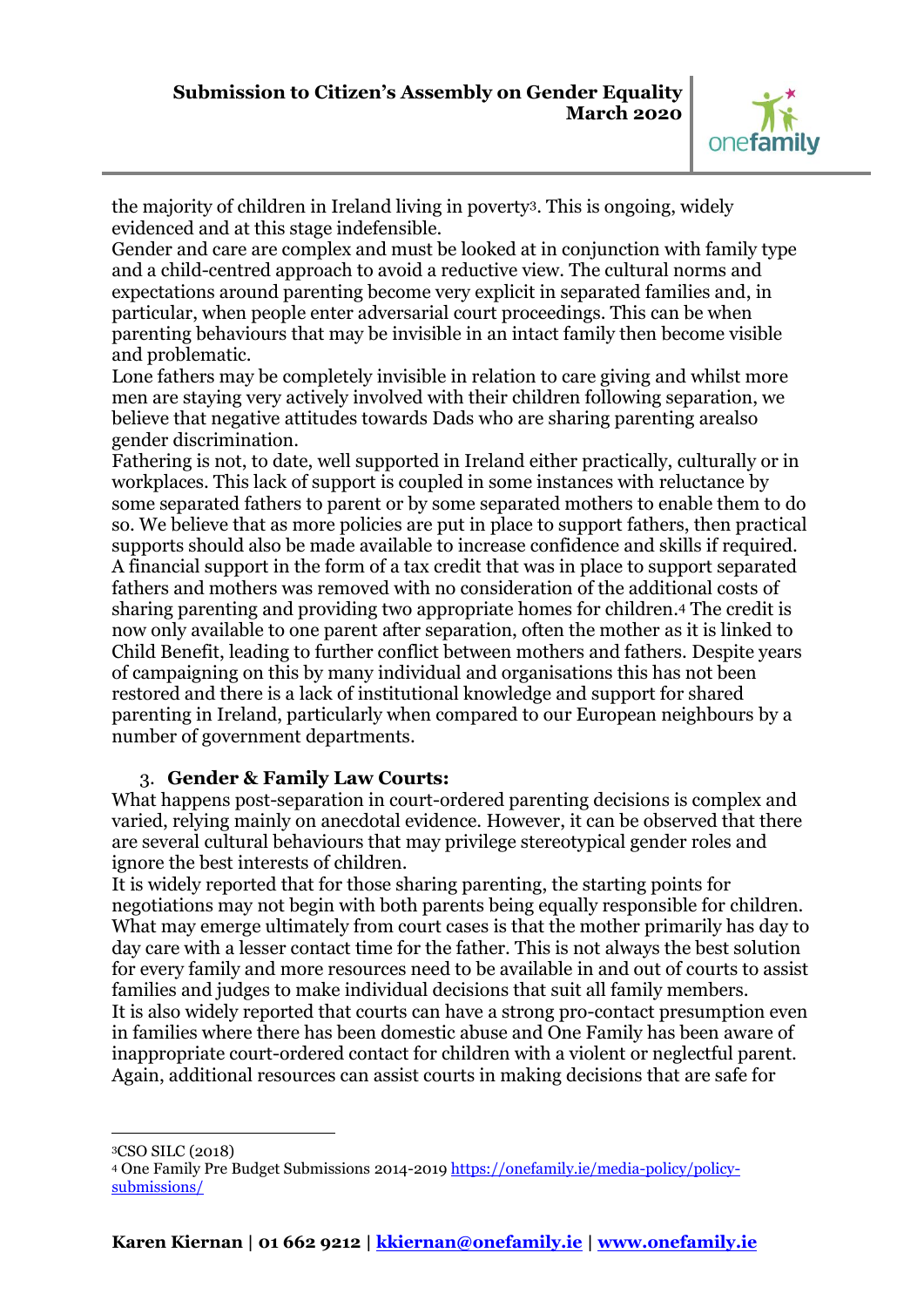

children and the high prevalence of domestic abuse must always be taken into consideration.

Our experience and research tells us that both mothers and fathers in separated families strongly experience discrimination in the courts and in wider society.<sup>5</sup> There are distinct and important issues for both parents which need to be addressed. In our view the best way to do this is to increase supports for family court users; increase supports for fathers to parent; and increase supports for one-parent families in general whilst maintaining a focus on children's best interests. There are considerable dangers in making laws based on extreme cases and due to the highly privatised nature of family law in Ireland it is challenging for all relevant information to be made available in courts.

There is a widespread phenomenon of unpaid child maintenance in Ireland and this is described as financial abuse by COSC. This is generally experienced by mothers and their children where fathers will not or cannot pay voluntary or court-ordered maintenance. This leads to feelings of gender discrimination by mothers in separated families and increased levels of child poverty. Ireland urgently requires a statutory Child Maintenance Agency as part of a comprehensive Court Welfare Service.<sup>6</sup>

### 4. **Employment**:

<u>.</u>

Parenting alone makes visible the invisibility of parenting work that all families and parents undertake. The lone parent must be the carer and the worker/student/ trainee all at the same time with very little support. Government policies have been particularly unhelpful in acknowledging the reality of lone parent's lives despite extensive research indicating both the challenges they face and the solutions required.<sup>7</sup>

85% of lone parents in receipt of social welfare payments are female<sup>8</sup> so the treatment of these parents and their children is again a highly gendered issue. Lone parents on social welfare are required to be available for full-time work, training or education when their youngest child is fourteen years old and they are transitioned onto the Job Seeker's Transition Allowance when their youngest child is seven. By recategorising them within the social welfare system as jobseekers their role as parents is rendered irrelevant and invisible although they are still required by society to be available as excellent parents until their children reach adulthood. Activation measures for lone parents need to recognise their continued parenting responsibilities until their children are 18 years old.

We see that the vast majority of lone parents are in low-paid, part-time work and they experience significant challenges in transitioning to higher paid employment in

<sup>5</sup> National Shared Parenting Survey (2017) One Family. [https://onefamily.ie/wp](https://onefamily.ie/wp-content/uploads/2017/01/One-Family_Shared-Parenting_Results-and-Recommendations_FINAL-REPORT_Online.pdf)[content/uploads/2017/01/One-Family\\_Shared-Parenting\\_Results-and-Recommendations\\_FINAL-](https://onefamily.ie/wp-content/uploads/2017/01/One-Family_Shared-Parenting_Results-and-Recommendations_FINAL-REPORT_Online.pdf)REPORT Online.pdf

<sup>6</sup>Child Maintenance Position Paper (2019) One Family[.https://onefamily.ie/wp](https://onefamily.ie/wp-content/uploads/2019/10/Child-Maintenance-Position-Paper-7-19.pdf)[content/uploads/2019/10/Child-Maintenance-Position-Paper-7-19.pdf](https://onefamily.ie/wp-content/uploads/2019/10/Child-Maintenance-Position-Paper-7-19.pdf) and [https://onefamily.ie/wp](https://onefamily.ie/wp-content/uploads/2019/10/Vision-for-a-Court-Welfare-Service.pdf)[content/uploads/2019/10/Vision-for-a-Court-Welfare-Service.pdf](https://onefamily.ie/wp-content/uploads/2019/10/Vision-for-a-Court-Welfare-Service.pdf)

<sup>7</sup>Pre Budget Submission 2020 (2019) One Family, Page 4: [https://onefamily.ie/wp](https://onefamily.ie/wp-content/uploads/2019/10/Budget-2020_One-Family-Pre-Budget-Submission-2020.pdf)[content/uploads/2019/10/Budget-2020\\_One-Family-Pre-Budget-Submission-2020.pdf](https://onefamily.ie/wp-content/uploads/2019/10/Budget-2020_One-Family-Pre-Budget-Submission-2020.pdf) 8DEASP (2019)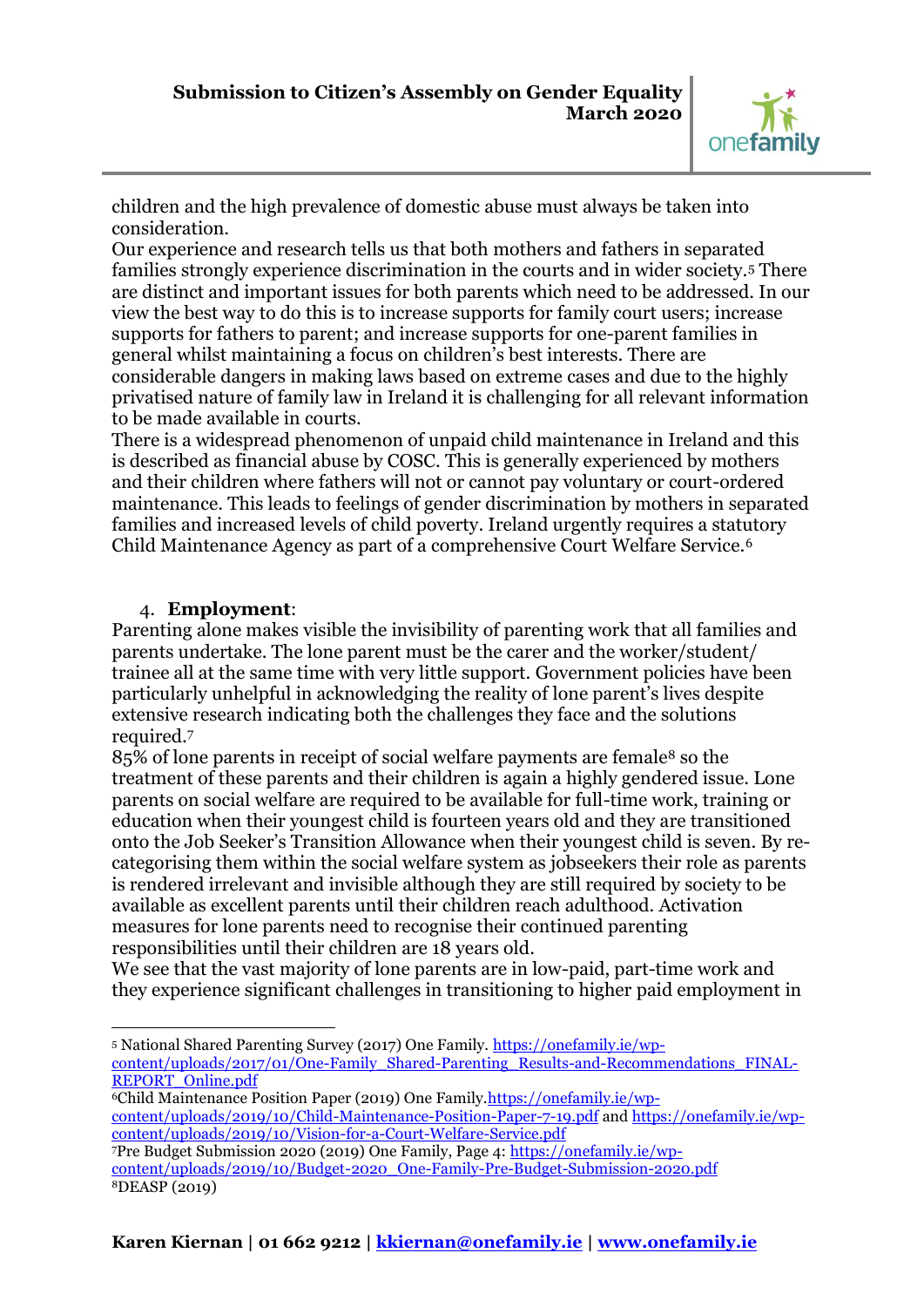

order to fully sustain the costs of raising children. This employment is also frequently precarious, meaning it intersects negatively with the current system of social welfare and employment supports. There are many reasons for the prevalence of female lone parents in precarious and low-paid employment which include government policies, barriers to accessing education9, poor accessibility to early years and in-school childcare as well as a lack of support from employers for parents, carers and parttime or flexible employment options.

UK research<sup>10</sup> points to the fact that people who experience separation are more likely to experience work absences and to leave their jobs. This results in a loss of experience and talent from the work force.

Some government departments do not provide the sensible pro-active policies that could be put in place to support one-parent families often due to a perceived fear of fraud by two-parent families. Instead of challenging this, government policy over many years has been to continue to make one-parent families fit the two-parent family mould and this is simply not working.

Prior to the One-Parent Family Payment reforms/cuts in Budget 2012, lone parents were disproportionately poor and working in part-time low paid work and 98% of OFP recipients were female. Since the reforms in 2012 these issues have been further exacerbated. Approximately half of all Working Family Payment recipients are lone parents, which indicate how reliant these families are on state income supports to stay in work11. Lone parents in Ireland are also now five times more likely to experience in-work poverty than other households with children<sup>12</sup>. This means that there are a disproportionate number of women detached from the labour market in this group. Government must ensure that women can avail of equal opportunities to enter employment in comparison to their male counterparts.

A higher proportion of male lone parents are engaged in work outside the home in comparison to female lone parents and women are more likely to be invisible within the social welfare system. Properly designed and implemented activation strategies have a role to play to enhance gender equality and to ensure that female lone parents can attain similar levels of attachment to the labour market as men and increase their employability skills and economic independence. This is in line with Europe 2020 targets to increase female labour market participation.

However activation policies also need to take into account the caring responsibilities of lone parents. Access to affordable, flexible and accessible childcare is a key issue to enable those parenting alone to engage with education and work. An ESRI report found that due to the prohibitive cost of childcare, 16% of lone parents are better off not working13.

-

<sup>9</sup>An Independent Review to Identify the Supports and Barriers for Lone Parents in Accessing Higher Education and to Examine Measures to Increase Participation. Delma Byrne and Clíona Murray. Maynooth University (2017)

<sup>&</sup>lt;sup>10</sup> Resolution (2014) Divorce is hurting British workplaces.

[https://www.familylaw.co.uk/news\\_and\\_comment/british-businesses-are-suffering-as-a-result-of](https://www.familylaw.co.uk/news_and_comment/british-businesses-are-suffering-as-a-result-of-divorce-and-separation)[divorce-and-separation](https://www.familylaw.co.uk/news_and_comment/british-businesses-are-suffering-as-a-result-of-divorce-and-separation)

<sup>11</sup>DEASP (2019)

<sup>&</sup>lt;sup>12</sup>Society of St Vincent de Paul, Working, Parenting and Struggling? An analysis of the employment and living conditions of one parent families in Ireland (2019) 13Lone Parent Income and Work Incentives (ESRI 2018)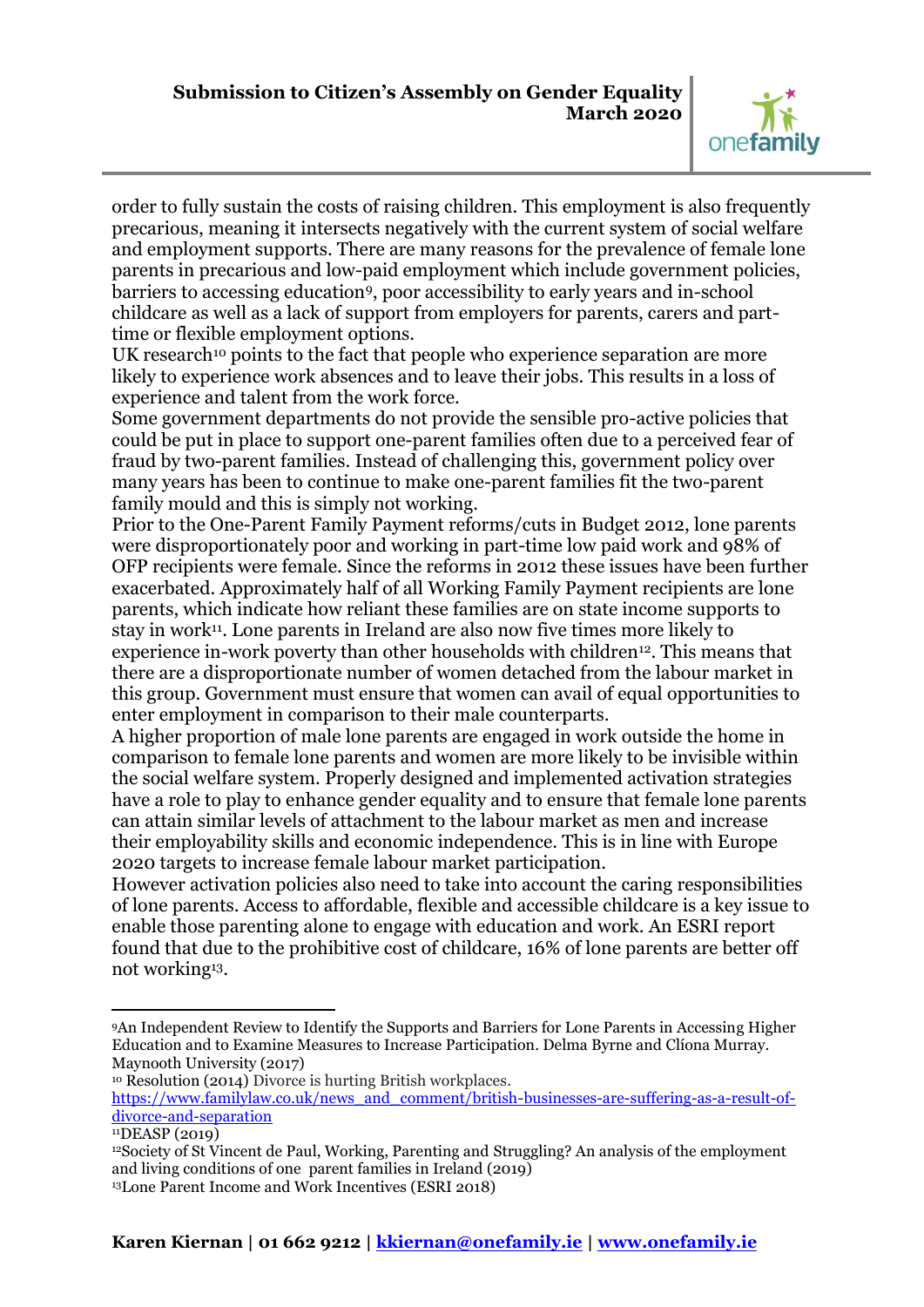

5. **Article 41.3:** One Family has been seeking an expansion of Article 41.3 of the Constitution in relation to the definition of the family for over 45 years.

There are many important reasons for reviewing and expanding the understanding of family in the Constitution which include:

- 1. The Constitutional definition of family only affords rights and protection to the marital family and no other set of people are considered a Constitutional family. This is wildly at odds with not just the reality of family life, but also with social policy and even legislation in Ireland which can, within limits, recognise other types of families.
- 2. An expanded understanding of family will build on other recent changes such as the Children's Referendum; the Child and Family [Relationships](http://www.justice.ie/en/JELR/Children%20and%20Family%20Relationships%20Bill%202013%20141113.pdf/Files/Children%20and%20Family%20Relationships%20Bill%202013%20141113.pdf) Act; marriage equality and the role of women in the home.
- 3. Census statistics and Growing Up in Ireland data show us the rich diversity of family life in Ireland today. One in three children in Ireland are born to parents not yet married to each other; one in three families do not conform to the traditional model of a married couple in their first marriage; and one in five children live in one-parent families.

Article 41.3 discriminates against all types of non-marital families andonly married families (same sex or opposite sex or divorced) are provided protection. We are seeking an expansion of the current definition of family to include all types of nonmarital families, as any unmarried parent/s and their children are not a Constitutional family. This has permitted discrimination against children of unmarried parents for decades in this country including the 'Baby Ann' adoption case14, pregnant women and unmarried mothers losing their jobs<sup>15</sup> and the treatment of unmarried mothers and their children in various institutions.

Having consulted with experts and bringing our own experience of working with diverse families to bear, we believe that a good workable solution is to edit Article 41 to add in Article 8 of the European Convention of Human Rights<sup>16</sup>. This new wording offers high level symbolic change that does not put restrictive wording or automatic rights for anyone into the Constitution but allows legislation to be crafted for specific situations as required.

It removes the barriers to family equality that are there at the moment, it is childcentred and is potentially helpful to any households/families based on caring arrangements including siblings, other non-nuclear family members, foster families and non-marital families. Though the wording of our Constitution could be considered to have only symbolic significance, it is incredibly important and could go

<u>.</u>

[http://www.courts.ie/Judgments.nsf/09859e7a3f34669680256ef3004a27de/b43e456d7a8eea87802](http://www.courts.ie/Judgments.nsf/09859e7a3f34669680256ef3004a27de/b43e456d7a8eea87802572250052b81b?OpenDocument) [572250052b81b?OpenDocument](http://www.courts.ie/Judgments.nsf/09859e7a3f34669680256ef3004a27de/b43e456d7a8eea87802572250052b81b?OpenDocument)

<sup>14</sup> 'Baby Ann' adoption case Supreme Court Judgment. Murray J. 2006

<sup>15</sup> 1980s Ireland was no place for women. Dan Buckley in the Irish Examiner, 2019. [https://www.irishexaminer.com/breakingnews/views/analysis/1980s-ireland-wasno-place-for](https://www.irishexaminer.com/breakingnews/views/analysis/1980s-ireland-wasno-place-for-women-931480.html)[women-931480.html](https://www.irishexaminer.com/breakingnews/views/analysis/1980s-ireland-wasno-place-for-women-931480.html)

<sup>16</sup> Article 8 of the ECHR – Right to respect for private and family life "1. Everyone has the right to respect for his private and family life, his home and his correspondence. 2. There shall be no interference by a public authority with the exercise of this right except such as is in accordance with the law and is necessary in a democratic society in the interests of national security, public safety or the economic well-being of the country, for the prevention of disorder or crime, for the protection of health or morals, or for the protection of the rights and freedoms of others."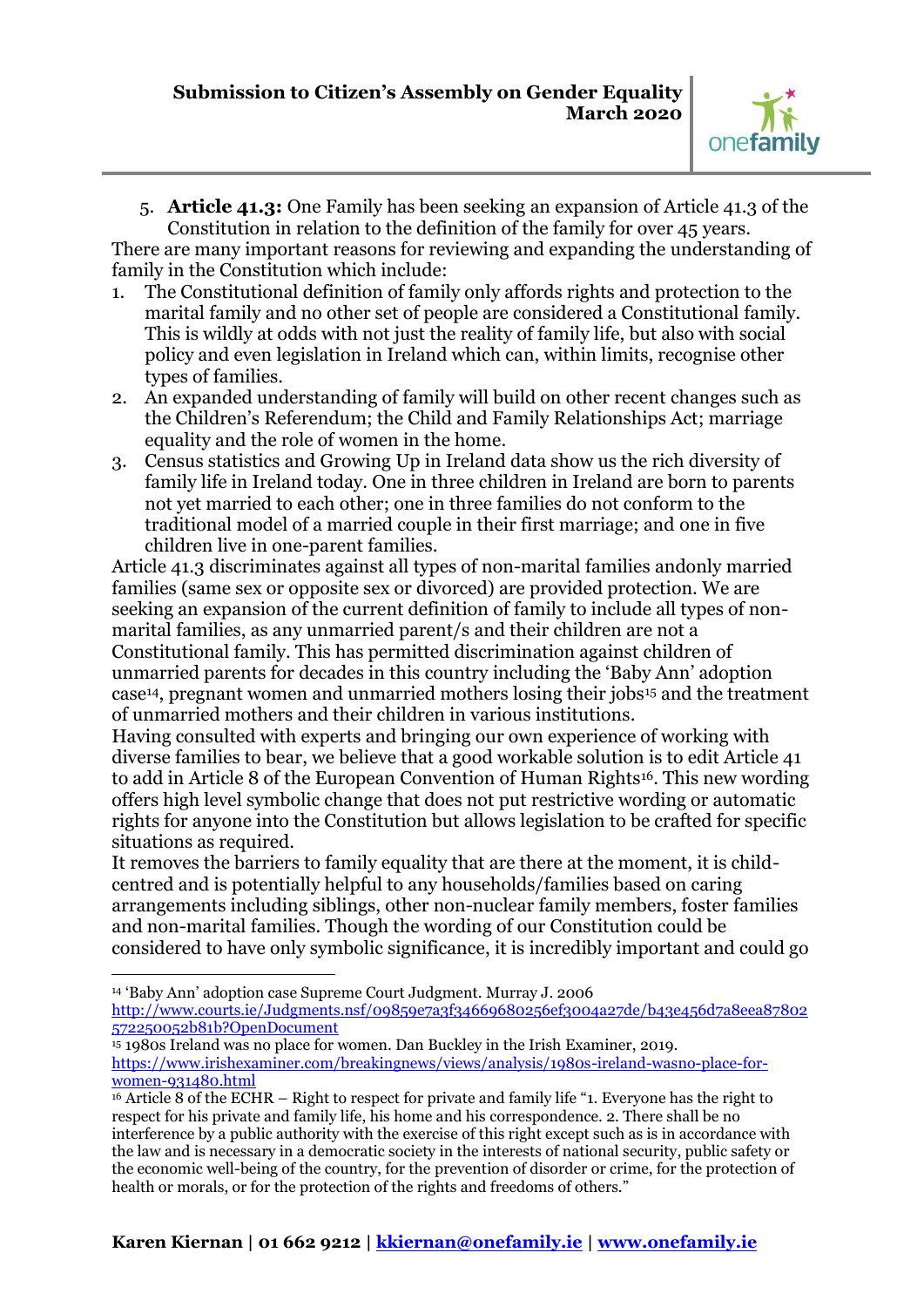

some way to provide symbolic reparation to the thousands of unmarried mothers and their children mistreated in Ireland for many decades, particularly those in Mother & Baby Homes <sup>17</sup> and Magdalen laundries.

In 2013 we established *All Families Matter*18- a campaigning coalition calling on the Constitutional Convention to progressively review the Irish Constitution in relation to the family. Members at the time included BelongTo, Family Resource Centre National Forum, GLEN, ICCL, Marriage Equality, New Communities Partnership, One Family, TENI and Treoir.

We wrote an article at the time calling for the then Constitutional Convention to consider Article 41.3 and this can be read here: [https://bit.ly/2SRVBSC.](https://bit.ly/2SRVBSC) We made a video that succinctly describes the problem of Article 41.3 as it stands for families that are not considered Constitutional. The video can be viewed here: <https://bit.ly/3bZklj9>

# 6. **Gender Equality vs the Best Interest of the Child:**

Even though the work of the Assembly is focused on gender equality, it is important to remember that our Constitution, the Children & Family Relationships Act 2015, Children First and case law all require us to take a child's best interest approach when looking at issues where parents and children's needs intersect. We are aware of issues related to families and parents that are highly sensitive where a gender equality perspective can over-ride a child's best interest approach. There are several examples of this:

- (i) Automatic Guardianship for Unmarried Fathers: there are advocates for automatic guardianship for all fathers who argue that it is necessary for gender equality and that children deserve a legal relationship with their parents irrespective of whether they are married or not. This argument has great appeal and merit until you consider all the instances in which a child may be conceived or born into, including acts of conception that are crimes. This issue is not simple or straightforward and this is why we do not have automatic guardianship in Ireland. Without knowing the individual circumstances of each child, it is impossible to protect their interest with a blanket automatic guardianship of all fathers even though this may be appropriate in the vast majority of cases.
- (ii) Parental Leave Benefit Act: this act was introduced in November 2019 by the Department of Employment Affairs & Social Protection and the Department of Justice and Equality to provide greater gender equality in the provision of parental leave for parents of newborn babies. The interpretation of gender equality adopted by the Departments meant that it became impossible for a single parent to avail of all the leave. So while two-parent families can maximise the amount of time their babies have access to them with fourteen weeks of paid parental leave, our understanding is that lone parents can only access seven weeks. It is important for all babies to have access to their parents at this critical time

<sup>&</sup>lt;u>.</u> <sup>17</sup> Submission to Mother & Baby Homes Commission (2020) One Family. <https://onefamily.ie/mother-baby-home-commission-submission/> 18<https://www.facebook.com/AllFamiliesMatterIreland/>